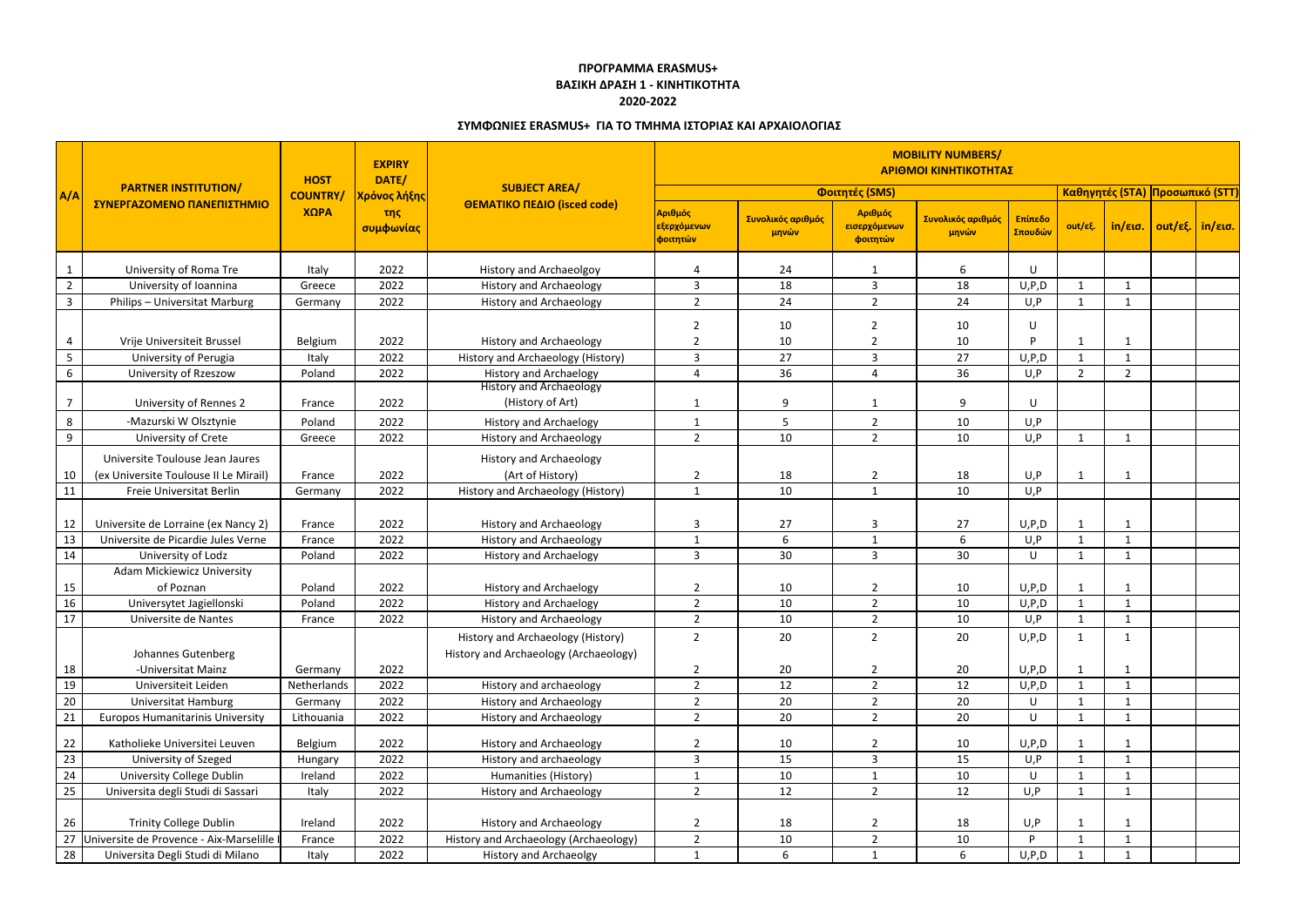| 29       | Ruhr-Universitat Bochum                                                                | Germany           | 2022         | <b>History and Archaeology</b>                                      | $\overline{2}$                   | 12                | $\overline{2}$                   | 12                | U, P, D         | - 1                     | -1                 |  |
|----------|----------------------------------------------------------------------------------------|-------------------|--------------|---------------------------------------------------------------------|----------------------------------|-------------------|----------------------------------|-------------------|-----------------|-------------------------|--------------------|--|
| 30       | Mimar Sinan Fine Arts University                                                       | Turkey            | 2022         | <b>History and Archaelogy</b>                                       | $\overline{a}$                   | 24                | $\overline{2}$                   | 12                | U, P, D         | $\mathbf{1}$            | $\mathbf{1}$       |  |
| 31       | Pedagogical University of Cracow                                                       | Poland            | 2022         | <b>History and Archaelogy</b>                                       | $\overline{2}$                   | 10                | $\overline{2}$                   | 10                | U, P            | $\mathbf{1}$            | $\mathbf{1}$       |  |
| 32       | Universite de Paris-Sorbonne                                                           | France            | 2022         | <b>History and Archaeology</b>                                      | $\mathsf{3}$                     | 27                | 3                                | 27                | U, P, D         | -1                      | $\mathbf{1}$       |  |
|          |                                                                                        |                   |              |                                                                     | $\mathbf{1}$                     | 5                 | $\mathbf{1}$                     | 5                 | U               |                         |                    |  |
|          |                                                                                        |                   |              |                                                                     | 1                                | 5                 | -1                               | 5                 | D               |                         |                    |  |
| 33       | Plovdivski University                                                                  | <b>Bulgaria</b>   | 2022         | <b>History and Archaeology</b>                                      | $\mathbf 1$                      | 5                 | $\mathbf{1}$                     | 5                 | D               | $\mathbf{1}$            | $\mathbf{1}$       |  |
| 34       | University of Thessaly                                                                 | Greece            | 2022         | <b>History and Archaeology</b>                                      | $\mathbf{1}$                     | 10                | $\mathbf{1}$                     | 10                | U, P, D         |                         | -1                 |  |
| 35       | Aristotle University of Thessaloniki                                                   | Greece            | 2022         | <b>History and Archaeology</b>                                      | $\overline{2}$                   | 10                | $\overline{2}$                   | 10                | U, P            | -1                      | $\mathbf{1}$       |  |
| 36       | University of Southampton                                                              | UK                | 2022         | <b>History and Archaeology</b><br>(Archaeology)                     | 6                                | 40 (4*5) & (2*10) | 6                                | 40 (4*5) & (2*10) | U, P, D         | $\overline{\mathbf{1}}$ | $\mathbf{1}$       |  |
|          |                                                                                        |                   |              |                                                                     |                                  |                   |                                  |                   |                 |                         |                    |  |
|          |                                                                                        |                   | 2022         | <b>History and Archaeology</b>                                      |                                  |                   |                                  | 6                 |                 |                         |                    |  |
| 37       | King's College London                                                                  | UK                |              | (Classics)                                                          | $\mathbf{1}$                     | 6                 | $\mathbf{1}$                     |                   | D               | $\mathbf{1}$            | $\mathbf{1}$       |  |
| 38       | Mus Alparslan University                                                               | Turkey            | 2022         | <b>History and Archaeology</b>                                      | $\overline{2}$                   | 10                | $\overline{2}$                   | 10                | U               | 1                       | $\mathbf{1}$       |  |
|          |                                                                                        |                   |              |                                                                     |                                  |                   |                                  |                   |                 |                         |                    |  |
| 39       | University of Udine                                                                    | Italy             | 2022         | <b>History and Archaeology</b>                                      | $\overline{2}$                   | 10                | $\overline{2}$                   | 10                | U, P, D         | -1                      | -1                 |  |
|          |                                                                                        |                   |              |                                                                     | 4                                |                   | 4                                |                   |                 |                         |                    |  |
|          |                                                                                        |                   |              |                                                                     | (2 students per                  |                   | (2 students per                  |                   |                 |                         |                    |  |
| 40       | Humboldt University Berlin                                                             | Germany           | 2022         | Archaeology                                                         | semester)                        | 20                | semester)                        | 20                | U, P            | $\mathbf{1}$            | $\mathbf{1}$       |  |
| 41       | National and Kapodistrian<br>University of Athens                                      | Greece            | 2022         | <b>History and Archaeology</b>                                      | $\overline{2}$                   | 12                | $\overline{2}$                   | 12                | U, P, D         | -1                      | $\mathbf{1}$       |  |
| 42       | <b>Newcastle University</b>                                                            | UK                | 2022         | <b>History and Archaeology</b>                                      | $\overline{2}$                   | 10                | $\overline{2}$                   | 10                | P, D            | $\mathbf{1}$            | $\mathbf{1}$       |  |
|          |                                                                                        |                   |              |                                                                     | $\overline{2}$                   | 10                | $\overline{2}$                   | 10                | U               |                         |                    |  |
| 43       | University of Cologne                                                                  | Germany           | 2022         | History and Archaeology (Archaeology)                               | 1                                | 5                 |                                  | 5                 | D               |                         | -1                 |  |
| 44       | Universite du Maine                                                                    | France            | 2022         | History and Archaeology (History)                                   | $\overline{2}$                   | 10                | $\overline{2}$                   | 10                | U, P            | $\mathbf{1}$            | $\mathbf{1}$       |  |
|          |                                                                                        |                   |              |                                                                     | $\overline{2}$                   | 10                | $\overline{2}$                   | 10                | U               |                         |                    |  |
| 45       | University of Zadar                                                                    | Croatia           | 2022         | History and Archaeology (Archaeology)                               | $\mathbf{1}$                     | 5                 | $\mathbf{1}$                     | 5                 | D.              | $\overline{2}$          | $\overline{2}$     |  |
| 46       | University of Peloponnese                                                              | Greece            | 2022         | <b>History and Archaeology</b>                                      | $\overline{2}$                   | 10                | $\overline{2}$                   | 10                | U, P            | $\mathbf{1}$            | $\mathbf{1}$       |  |
|          |                                                                                        | Czech             |              |                                                                     |                                  |                   |                                  |                   |                 |                         |                    |  |
| 47<br>48 | University of Hradec Kralove<br>University of L' Aquila                                | Republic<br>Italy | 2022<br>2022 | History and Archaeology (History)<br><b>History and Archaeology</b> | $\overline{2}$<br>$\overline{2}$ | 10<br>10          | $\overline{2}$<br>$2^{\circ}$    | 10<br>10          | U, P, D<br>U, P | $\overline{1}$          | -1<br>$\mathbf{1}$ |  |
|          |                                                                                        |                   |              | <b>Earth Sciences</b>                                               |                                  |                   |                                  |                   |                 |                         |                    |  |
|          |                                                                                        |                   |              |                                                                     | $\overline{2}$                   | 10                | $\overline{2}$                   | 10                | P.              |                         |                    |  |
|          | 49 tional and Kapodistrian University of Ath                                           | Greece            | 2022         | <b>History and Archaeology</b>                                      | $\mathbf{1}$                     | 5                 | $\mathbf{1}$                     | 5                 | D               | 1                       | -1                 |  |
|          | Westfalische Wilhelms-Universitat<br>Munster                                           |                   |              |                                                                     |                                  |                   |                                  |                   |                 |                         |                    |  |
| 50       | (Seminar fur Alte Geschichte)                                                          | Germany           | 2022         | <b>History and Archaeology</b>                                      | $\overline{2}$                   | 20                | $\overline{2}$                   | 20                | U               | 1                       | 1                  |  |
| 51       | Westfalische Wilhelms-Universitat<br>Munster<br>(Institute of Classical Archeology and |                   | 2022         |                                                                     | $\overline{2}$<br>$\overline{2}$ | 10<br>10          | $\overline{2}$<br>$\overline{2}$ | 10<br>10          | U<br>D          |                         |                    |  |
|          | Christian Archeology)                                                                  | Germany           |              | <b>History and Archaeology</b>                                      |                                  |                   |                                  |                   |                 |                         |                    |  |